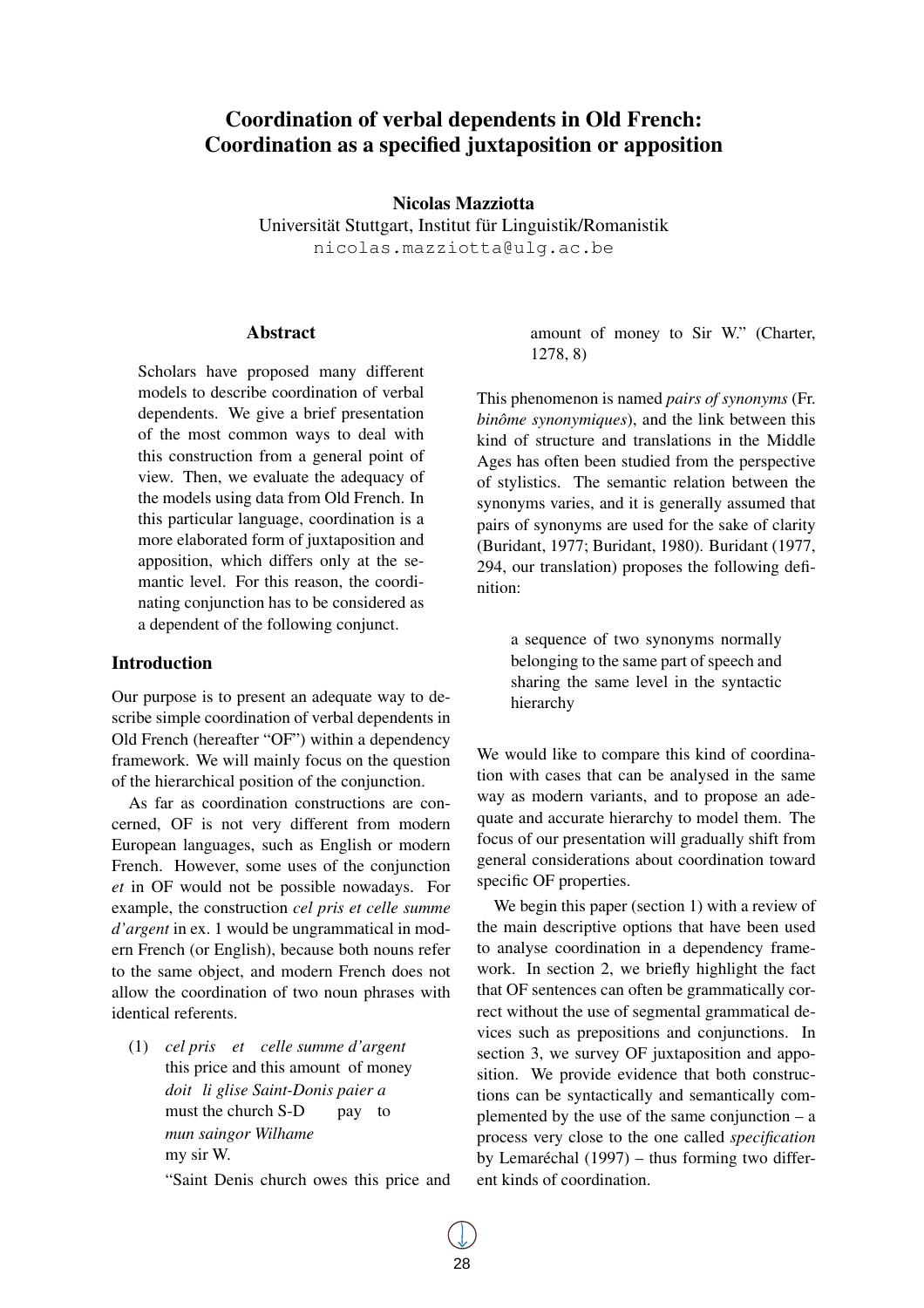# 1 Coordination in the dependency framework

To begin with, we provide a general overview of models of coordination in the dependency framework. Since the concept of *dependency* varies among theories, we will briefly introduce the different definitions when necessary. We illustrate this section with English translations for the sake of simplicity. We conclude section 1 with a summary of the descriptive options provided by these different models. The appropriate formalism to model OF coordination will be elaborated in the following sections.

### 1.1 Tesnière's baseline

Lucien Tesnière (1965, ch. 134 sqq.) introduces the concept of *jonction* (we use the translation *junction* hereafter), used to model coordination. Junction is a "horizontal" relation. Words linked in junction are hierarchically equivalent (Tesnière, 1965, ch. 135). This characteristic makes junction very different from *connexion* (fr. *connection*), which represents a governor/dependent "vertical" relation, where the governor (the top node in the stemma) is hierarchically more prominent than the dependent. Dependency as such is never defined by Tesnière, but Garde (1981, 159-160), in the same framework, defines the governor as the word that controls the passive valency of the phrase (the potential it has to be dependent on some external governor).

As a simple example of junction, we can analyse ex. 2: see fig. 1 (Tesnière, 1965, ch. 136, §3).

(2) *Alfred and Bernard fall* (translation of stemma 248 in Tesnière's book)

As the graphical (bi-dimensional) representation is very important to him, Tesnière adds (we will see in section 3.2 how this compares with the way appositions are handled):

Two joined nodes each retain equivalent vertical connections [i.e. dependency]. As a result, the graphical representation derived from two vertical connections and the junction line will always form a triangle. (Tesnière, 1965, ch. 136, §4, our translation)

Graphically, the conjunction *and* is placed directly on the horizontal line.



Figure 1: Coordination according to Tesnière

When the conjunction is not present, the representation is exactly the same, except the horizontal line is unbroken. Tesnière's model of coordination multiplies the number of dependents that can be connected to a verb.

### 1.2 Mel'čuk's unidimensional approach

In the Meaning-Text Theory (MTT) framework, coordination is described as a dependency relation.

MTT has developed a comprehensive list of criteria to find syntactic dependencies, to identify the governor in such a relation, and to classify them (Mel'čuk, 2009, 25-40). To identify a governor, syntactic (with higher priority), morphological and semantic (with lower priority) aspects have to be investigated. Syntactically, the passive valency of the phrase formed by the governor and its dependents should lead us to identify the governor of the phrase. Morphologically, the governor controls agreement between the phrase and its context. Semantically, the governor is a better sample of the referential class denoted by the phrase (e.g.: a *ham sandwich* is a kind of *sandwich*, therefore, *ham* is the dependent).

In fact, Mel'čuk  $(2009, 50-51)$  defines coordination from both a semantic and a syntactic perspective: no conjunct semantically depends on the other, but the second conjunct syntactically depends on the first one. Coordination often uses a conjunction and displays the following properties (Mel'čuk, 1988, 41):

- 1. In a phrase of the form *X and Y*, no element can remain "independent", i.e., unrelated to any other element. [...]
- 2. In the phrase *X and Y*, the conjunction cannot be the head, since the distribution of the phrase is determined by its conjuncts and by no means by the conjunction. [...]
- 3. *X* is the head of the phrase, since the distribution of *X and Y* is that of *X*, and by no means that of *and Y*.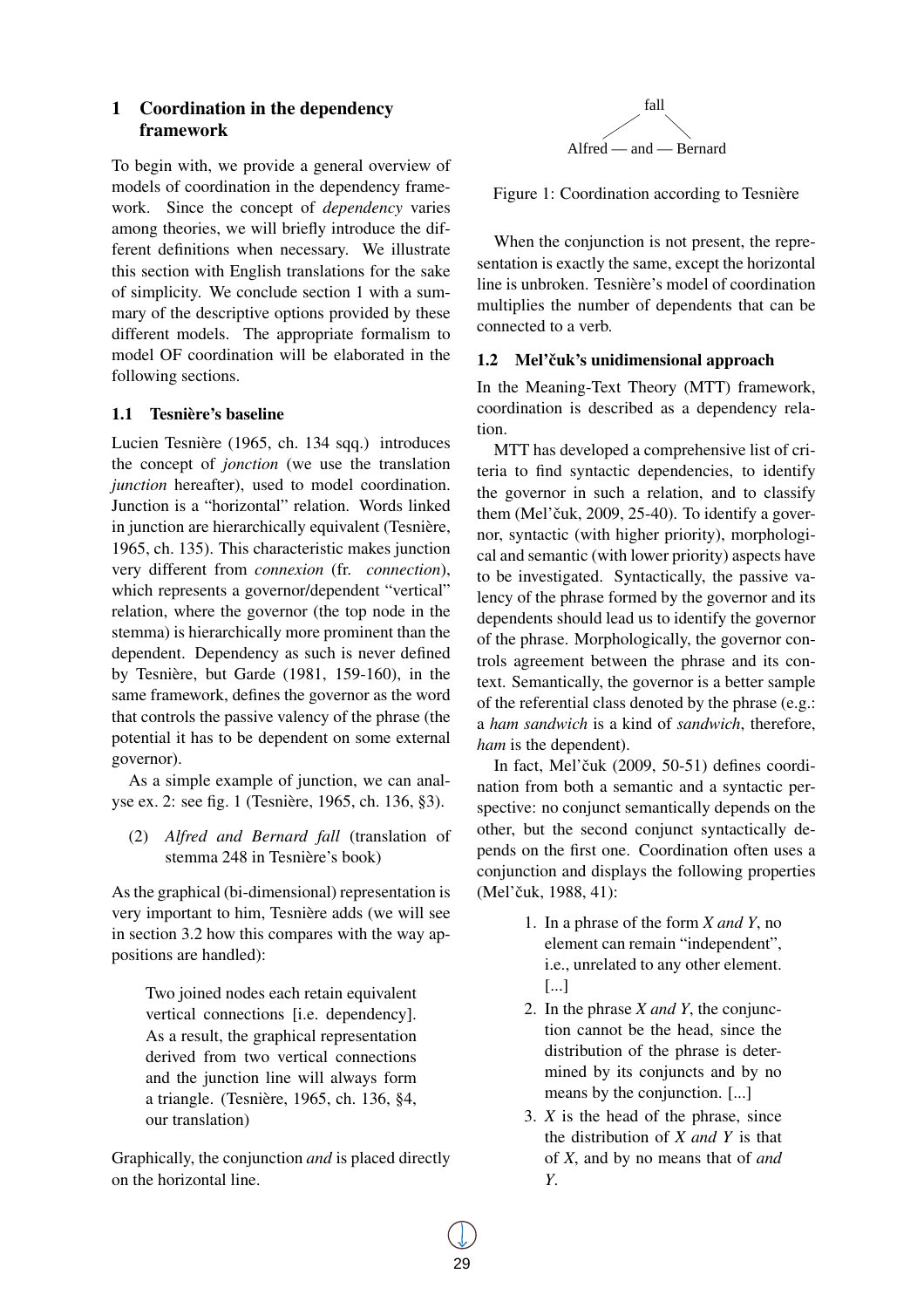4. In the chunk *and Y*, the conjunction is the head: it determines the distribution of the expression to a greater degree than *Y*. [...]

As a result, the analysis (see fig. 2) forces the dependency between *Bernard* and *fall* to become indirect, which was not the case with Tesnière's model.



Figure 2: Coordination according to the MTT

According to the MTT, coordination can be direct, and it corresponds to traditional *juxtaposition*.

The author himself aknowledges that his puredependency model cannot describe constituent coordination efficiently (Mel'čuk, 2009, 93). For instance, there is no difference in the description of *old men and women* meaning "old men + old women" and "old men + women (either old or not)" (Mel'čuk, 2009, 93). Another limit of the formalism appears in gapping coordinations or valency slot coordinations (non-constituent coordination). There is no way to correctly describe clustering as observed in: *John loves Mary; and Peter, Ann* and *John gets a letter from Mary and roses from Ann*.

### 1.3 Two dimensional formalisms

It is a common idea that the limits of the MTT syntactic description of coordination are linked to the unidimensionality of the formalism (generally called *projectivity*). However, as Kahane (1997, § 5.5) states,

Subordination and coordination are two orthogonal linguistic operations and we need a two dimensional formalism to capture this [. . . ]

Bubbles. Kahane (1997) introduces the concept of the *bubble*. Bubbles are formal objects that represent embeddable clusters of nodes. Clustered elements are linked together by a dependency (this concept is defined formally) or an embedding relation. Therefore, coordination bubbles allow the grouping of sub-bubbles without any dependency relation between them. The advantage of this model is that it can cope with gapping and valency slot coordination, but our main interest is the hierarchical position of the conjunction. In the representation shown in fig. 3,



Figure 3: Coordination in a Bubble-tree

it can be seen that the representation leaves the exact hierarchical position of the coordinating conjunction unspecified: it is simply a sibling of the conjuncts. Note that the dependency links the whole bubble to its governor, thus assuming functional equivalence of the conjuncts.

Paradigmatic piles. The so-called *paradigmatic pile* device is aimed at easing transcription and analysis of oral performance, mainly to deal with disfluencies and reformulations. It inherits the ideas of the *grid analysis* (Blanche-Benveniste and Jeanjean, 1987, 167-171). Kahane and Gerdes (2009) argue that the same device can be used to describe coordination and apposition – the same idea already appears in Bilger (1999), but without further formalisation. For instance, the following example presents a disfluency (Kahane and Gerdes, 2009, § 3.2):

# (3) *okay so what what changed your mind*

*what* and *what . . . mind* form some kind of paradigm. Production is indeed interrupted, and one could not reasonably think that both elements are part of the same syntactic structure; as far as reformulation and coordination are concerned,

we consider that a segment Y of an utterance piles up with a previous segment X if Y fills the same syntactic position as X. (Kahane and Gerdes, 2009, § 4)

Such an analysis is represented in fig. 4, where curly brackets delimit the pile, and the vertical bar divides the elements of the pile.

Besides, paradigmatic piles can also be used to sketch a coordination relation: the analysis of ex. 2 is shown in fig. 5, where the italicised *and* is called a *pile marker*. It is related to the conjuncts, but their exact dependency is not stated: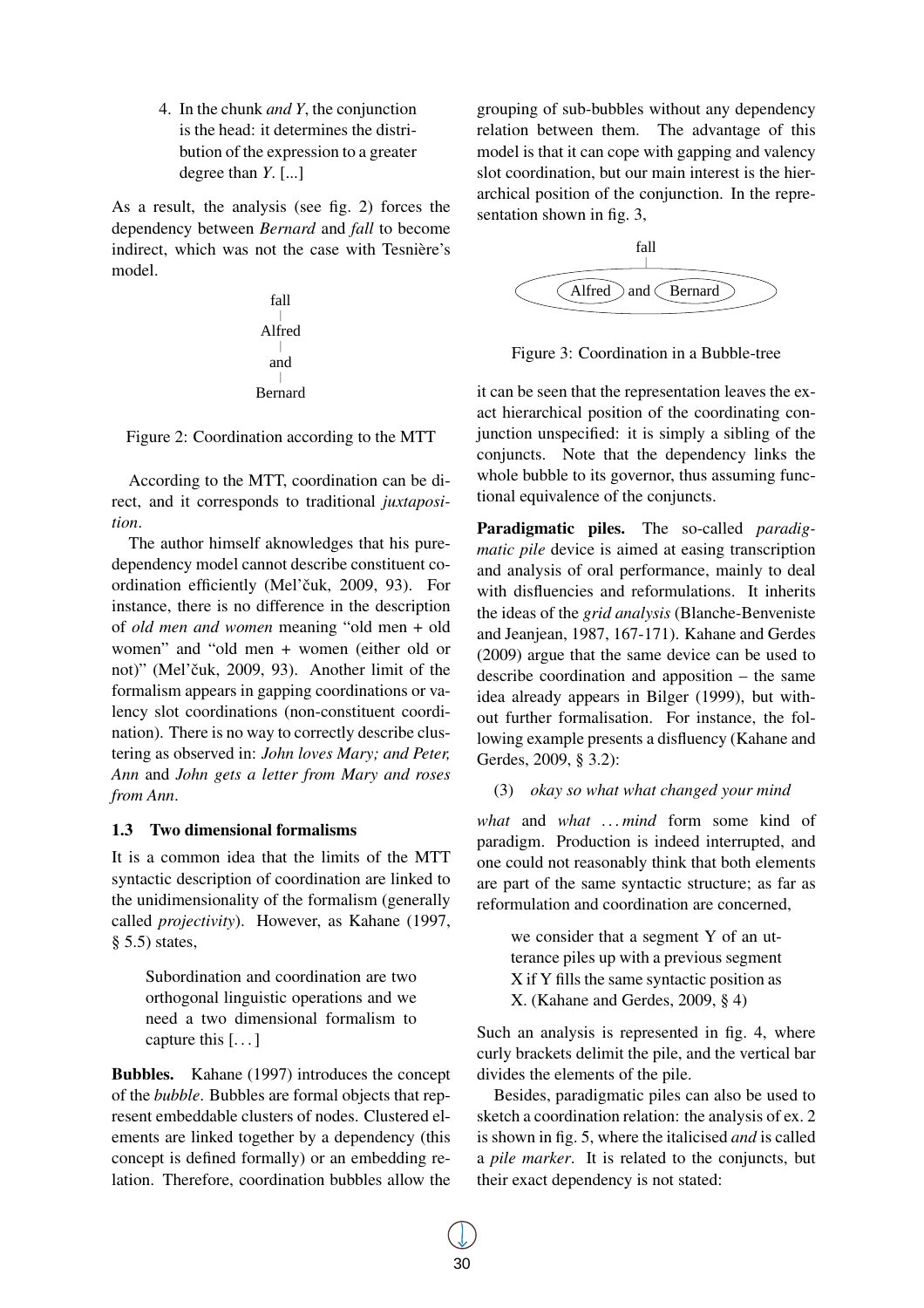okay so { what | what changed your mind }

Figure 4: Disfluency

|  | Alfred      |       |
|--|-------------|-------|
|  | and Bernard | -fall |

Figure 5: Coordination in a pile

[. . . ] pile markers like *and* or *or*, usually called coordinating conjunctions, are in a syntagmatic relation only with the conjuncts and do not play any role in the combination of the conjuncts with the context as they can only appear between two conjuncts (Kahane and Gerdes, 2009, § 3.1)

Formally, bubbles and piles can be combined. The resulting formalisation displays three sets of relations: plain syntactic dependencies, in a tree equivalent to Mel'čuk's, orthogonal paradigmatic relations, and pile marking relations (Kahane, forthcoming). As a result, the analysis of ex. 2 is represented in fig. 6, where solid arrows are regular dependencies, the double line expresses the paradigmatic link, and the dashed arrows express the value of the pile marker.

fall  
\n
$$
\downarrow
$$
\n
$$
\downarrow
$$
\n
$$
\downarrow
$$
\n
$$
\downarrow
$$
\nand Bernard\n
$$
\downarrow
$$
\n
$$
\downarrow
$$
\n
$$
\downarrow
$$
\n
$$
\downarrow
$$
\n
$$
\downarrow
$$
\n
$$
\downarrow
$$
\n
$$
\downarrow
$$
\n
$$
\downarrow
$$
\n
$$
\downarrow
$$
\n
$$
\downarrow
$$
\n
$$
\downarrow
$$
\n
$$
\downarrow
$$
\n
$$
\downarrow
$$
\n
$$
\downarrow
$$
\n
$$
\downarrow
$$
\n
$$
\downarrow
$$
\n
$$
\downarrow
$$
\n
$$
\downarrow
$$
\n
$$
\downarrow
$$
\n
$$
\downarrow
$$
\n
$$
\downarrow
$$
\n
$$
\downarrow
$$
\n
$$
\downarrow
$$
\n
$$
\downarrow
$$
\n
$$
\downarrow
$$
\n
$$
\downarrow
$$
\n
$$
\downarrow
$$
\n
$$
\downarrow
$$
\n
$$
\downarrow
$$
\n
$$
\downarrow
$$
\n
$$
\downarrow
$$
\n
$$
\downarrow
$$
\n
$$
\downarrow
$$
\n
$$
\downarrow
$$
\n
$$
\downarrow
$$
\n
$$
\downarrow
$$
\n
$$
\downarrow
$$
\n
$$
\downarrow
$$
\n
$$
\downarrow
$$
\n
$$
\downarrow
$$
\n
$$
\downarrow
$$
\n
$$
\downarrow
$$
\n
$$
\downarrow
$$
\n
$$
\downarrow
$$
\n
$$
\downarrow
$$
\n
$$
\downarrow
$$
\n
$$
\downarrow
$$
\n
$$
\downarrow
$$
\n
$$
\downarrow
$$
\n
$$
\downarrow
$$
\n
$$
\downarrow
$$
\n
$$
\downarrow
$$
\n
$$
\downarrow
$$
\n
$$
\downarrow
$$
\n
$$
\downarrow
$$
\n
$$
\downarrow
$$
\n
$$
\downarrow
$$
\n
$$
\downarrow
$$
\n
$$
\downarrow
$$
\n

Figure 6: Coordination with tree sets of relations

Word grammar. Word grammar has a mainly semantic definition of dependency: a dependent makes the meaning of its governor more precise (Hudson, 2010, 147).

Following most recent formulations of the word grammar dependency model (Hudson, 2010, 176- 181), a coordinating conjunction has no governor and is itself the governor of the conjuncts. These also depend on the verb. Ex. 2 would thus be analysed as in fig. 7.

Another option (Rosta, 2006, 189-191) would be to make the conjunction the dependent of the verb, which would govern each conjunct if there was no coordination (fig. 8).



Figure 7: Coordination according to Hudson



Figure 8: Coordination according to Rosta

#### 1.4 Summary of options

Regarding simple coordination of verbal dependents, differences between models are all linked to the hierarchical position of the conjunction. The coordinating conjunction can depend on:

- the coordination relation (Tesnière, 1965);
- nothing (Hudson, 2010; Kahane, 1997; Kahane and Gerdes, 2009);
- the first conjunct (Mel'čuk, 1988);
- the first conjunct in a parallel set of dependencies (Kahane, forthcoming);
- $\bullet$  the verb (Rosta, 2006).

It can govern:

- nothing (Tesnière, 1965);
- [undefined] (Kahane, 1997; Kahane and Gerdes, 2009);
- both conjuncts (Hudson, 2010; Rosta, 2006);
- $\bullet$  the following conjunct (Mel'čuk, 1988);
- the following conjunct in a parallel set of dependencies (Kahane, forthcoming).

As far as the concept of *dependency* is concerned, we will retain Mel'čuk's definition hereafter. This first choice compels us to reject Tesnière's description, because a word cannot depend on a relation.

### 2 Segmental underspecification in OF

OF is the ancestor of Modern French. It can be roughly described as a V2 analytic language. Some remnants of Latin nominal declension remain, but they are often too poor to guarantee the univocity of the form/function relation (Moignet, 1988, 87).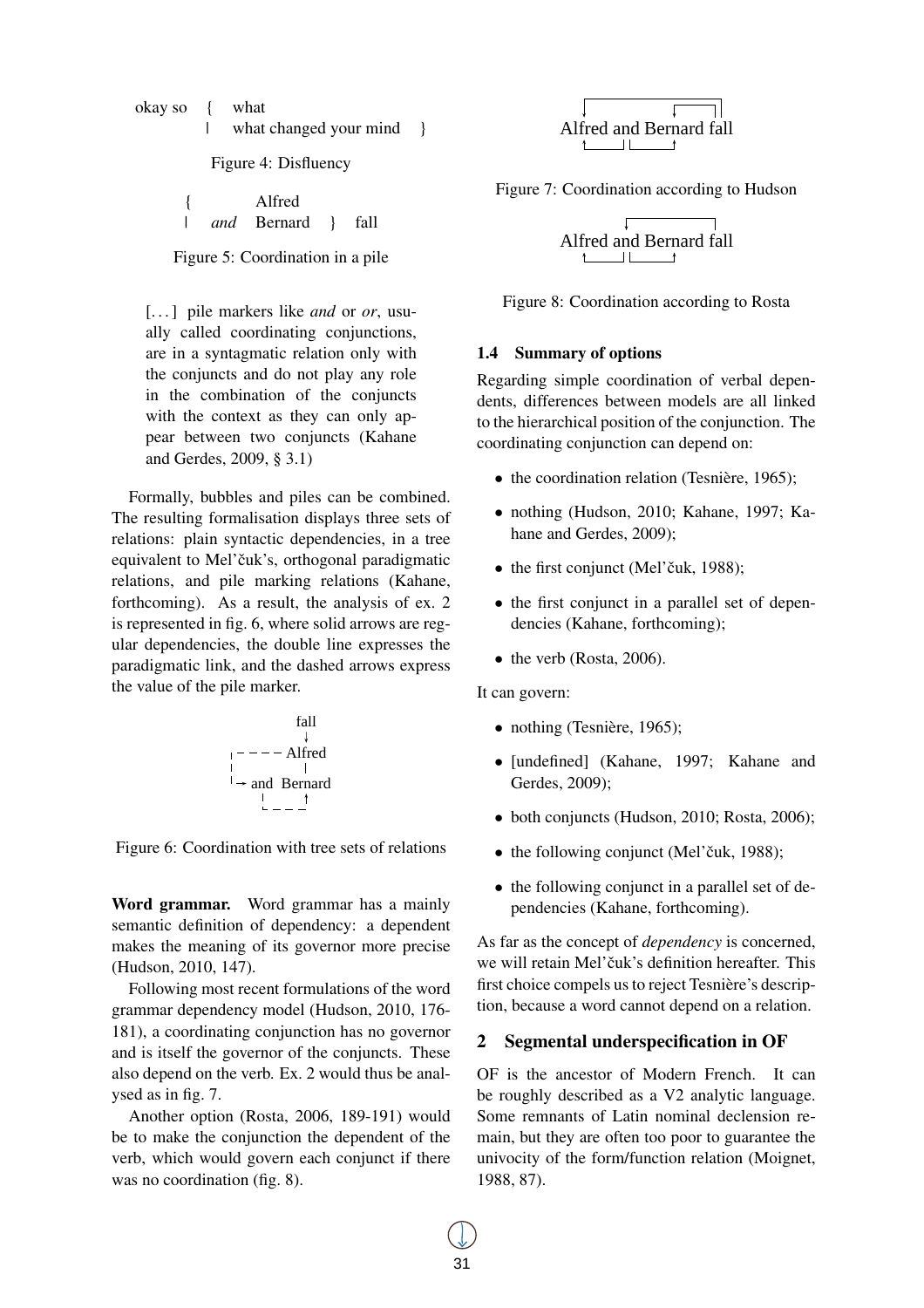Being a major written language from the 11th century to the 14th century, OF has been well described in several more or less traditional grammars, e.g. Foulet (1968), Moignet (1988), Ménard (1994), Buridant (2000). However, grammars do not investigate the syntactic description of coordination phenomena in detail, and their contribution to the problem is generally limited to a list of coordinating conjunctions and their semantic or discursive values, with the main focus on coordination of clauses or sentences. More useful is the very comprehensive study by Antoine (Antoine, 1958; Antoine, 1962), which examines many aspects of coordination from a diachronic and a synchronic point of view, but lacks a proper syntactic modelisation of the structure. However, it contains many well-classified examples and remains very useful.

We use the concept of *specification* (section 2.1) to show that OF has many "segmentally underspecified" constructions (section 2.2). The adequacy of the models can be evaluated with this property (section 2.3).

# 2.1 *Minimal relation* and *specification* concepts

Following Alain Lemaréchal's work, we assume that every syntactic relation has an underlying minimal relation (Fr. *relation minimale*) that has hardly any formal mark. Put simply, some words are connected simply by being used together, without the need for grammatical information other than the part-of-speech class they belong to. For instance, using *red* and *book* together will generate an understandable phrase that "works" (Lemaréchal, 1997, esp. 3 and 103). At this "minimal" level, the orientation of the dependency relation is not important.

However, languages tend to add grammatical marks that help to distinguish different functions: prosodic marks, segmental morphemes, etc. The addition of such marks over a minimal relation is called *specification* (Fr. *spécification*) by Lemaréchal (1997, 107-114). Specifications are generally combined in complex context-dependant mark sets. The use of marks make the definition of the relation more precise, and generally allows the governor of a relation to be identified. For example, it is the lexical verb that controls the form of its dependents: most constraints over the dependents are stored in the lexicon.

From a diachronic perspective, specification

may vary for the same dependency relation. For example, it is well known that the Latin subject was marked using the nominative case, while in Modern French, the subject is marked by its position in the clause. Once a specification becomes tightly bound to the way a function is expressed, its use becomes compulsory.

# 2.2 Segmental underspecification in OF

However, there is never a compulsory segmental mark for every function. Moreover, marks tend to be polyfunctional; e.g.:

- nominal structures expressing the semantic recipient are generally indirect (prepositional specification with *a*), but the preposition can be absent (Moignet, 1988, 296), as in:
	- (4) *Nos avons donet Warnier une mason* "We have given W. a house" (Charter, 1252, 3)
- nominal structures expressing a genitive relation can be specified by the preposition *de*, but this specification is not compulsory when the possessor is a human being, as in *la fille le roi* ["The king's daughter"] (Moignet, 1988, 94);
- subordination is generally marked by conjunction, but parataxis also exists (Moignet, 1988); see also the extensive study by Glikman (2009).
- even when these prepositions and conjunctions are used, they can have multiple meanings (Moignet, 1988).

Hence we claim, following Mazziotta (2009, 149- 150), that OF can be seen as a language in which the syntax relies less on segmental specification than on semantic categories and situational/contextual factors. Consequently, models used to describe OF should not systematically treat segmental specification morphemes as governors.

# 2.3 Consequences

The segmental underspecification of many structures in OF has a direct impact on the choice of the model best suited to describe the language. Given the fact that grammatical words such as conjunctions and prepositions are, in some cases, optional, grammatical words cannot *always* be considered as governors of prepositional or conjunctional phrases, because these words do not fully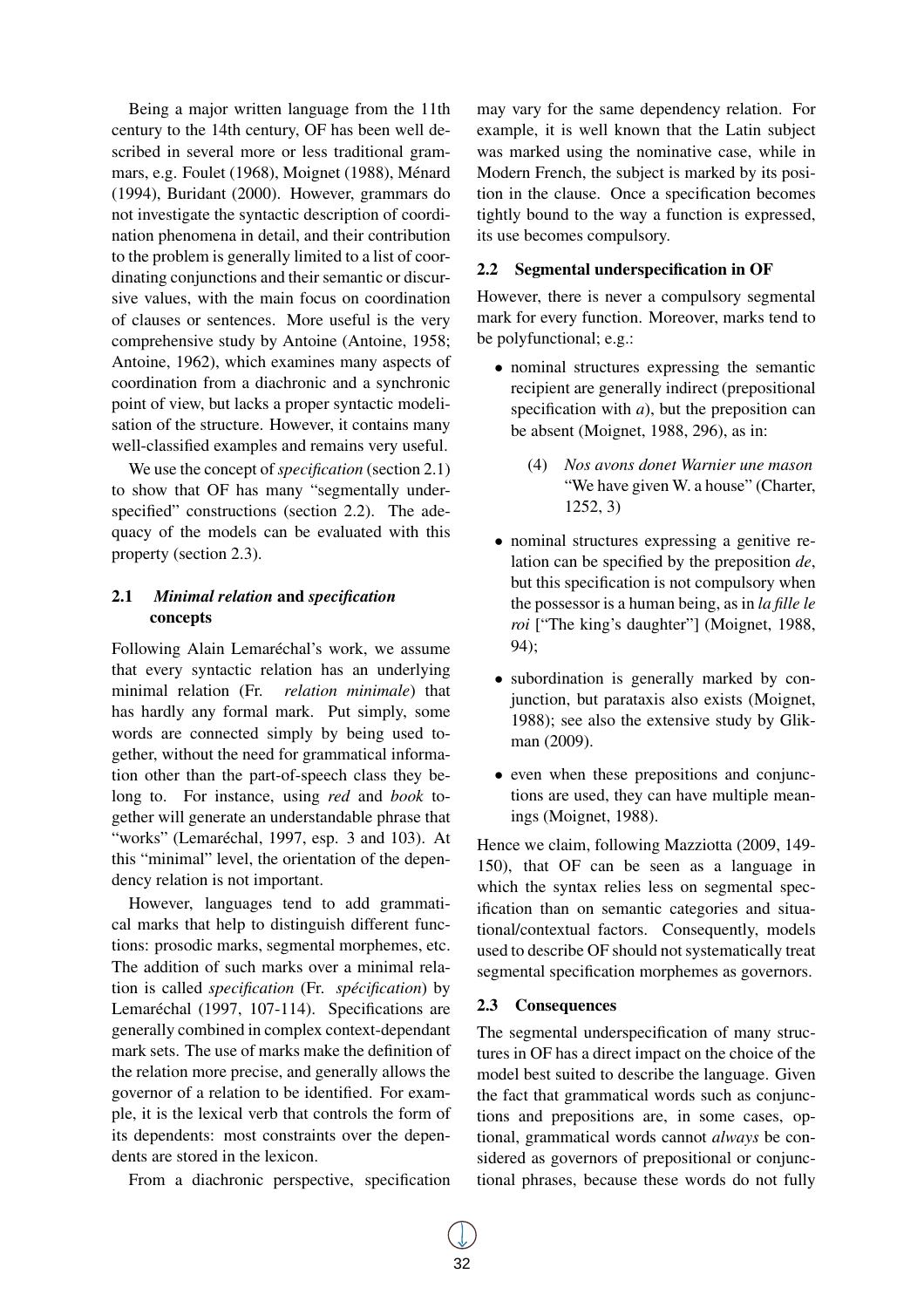determine the passive valencies of these structures (i.e. the way they combine with a governor), which is the prominent criterion in evaluating directin of dependency (Mel'čuk, 2009, 27-28). It is quite probable that many grammatica units are indeed compulsory (Moignet, 1988, 293), but the dependency description of OF is not complete enough to state it firmly in every case. It is better to keep the description at the level of the minimal relation while dependency remains unclear.

Hence, if we want to investigate such questions with respect to the coordinating conjunction, it is important to choose a model in which the hierarchical position of the conjunction remains undefined. At first glance, the bubble-tree and the pile models, as well as a combination of the two, seem a perfect fit, because they do not state dependencies regarding the conjunction.

# 3 Coordination as a specified juxtaposition or apposition

In this section, we show that there exist two types of coordination. The first must be considered as a special case of juxtaposition (section 3.1). Relying on the structural equivalence between juxtaposition and apposition, we will also demonstrate that the second type of coordination can be seen as a special case of apposition (3.2).

# 3.1 Specified juxtaposition

Given the possibly underspecified status of coordination, we follow Antoine's insight, focusing our survey at first on what one might call "implicit" coordination, in order not to assign too important a role to the conjunction initially (Antoine, 1958, 461).

Argument types. Let us first try to define what one may call *juxtaposition* at clause level (not *between* clauses). There may be juxtaposition between dependents of the verb, but what makes juxtaposition different from simultaneous use of different arguments of the same verb?

From a syntactic-semantic perspective, the verb, as a selected lexical unit, has a predetermined set of valency patterns, constraining the semantic role and the morphosyntactic expression of its arguments (Lemaréchal, 1989, 102). For instance, in its prototypical transitive use, the verb *to kill* has a first argument of which the grammatical form is that of a subject (possible agreement with the verb, substituability with *he*, etc.) and

which expresses the semantic AGENT. *To kill* the second argument has the form of an object and is the semantic PATIENT. One can say that *to kill* can govern two types of arguments combining a specific form to a specific meaning. Only one occurrence of each argument type can occur in the same clause. On the other hand, adjuncts are not subject to such constraints of form, meaning or presence.

For all languages, juxtaposition is the construction that allows speakers to multiply each argument type of one verb or adjuncts. Simultaneously using arguments of different types (such as a subject expressing the agent and an object expressing the patient) is not juxtaposition.

Juxtaposed dependents. Orientations 1, 2, etc. of a verb can thus be duplicated without using any grammatical device:

- (5) *Homes, bestes, sont en repos* humans animals are in rest "Humans, animals are resting" (Antoine, 1958, 561, quoting Eneas, 2163)
- (6) *Bien li* well to him is suited this faceguard *siet cele ventaille, li hiaumes, li escus, la lance* the helmet the shield the spear "He is well clad with this faceguard, the helmet, the shield, the spear" (Stein et al., 2008, BretTournD, 2202)

The same is true of the adjunct position, which is naturally unbounded.

Specification. From our point of view, the coordinating conjunction that can be used between juxtaposed arguments is a specification device that is *added* to a relation that already exists. In other words, there cannot be a coordination if there is no multiplication of any type of argument. As a result, although the word *et* is present in ex. 7, there is no juxtaposition, and therefore no coordination:

(7) *Nos oïemes che ke li veritauele dissent* we heard what the witnesses said *et par serement* and under oath "We heard what the witnesses declared under oath indeed" (Charter, 1260, 10)

Although *et* is present, the adjunct *et par serement* is not coordinated, because there is no other juxtaposed adjunct in the clause. Therefore, *et* has to be considered as a mark of specification of the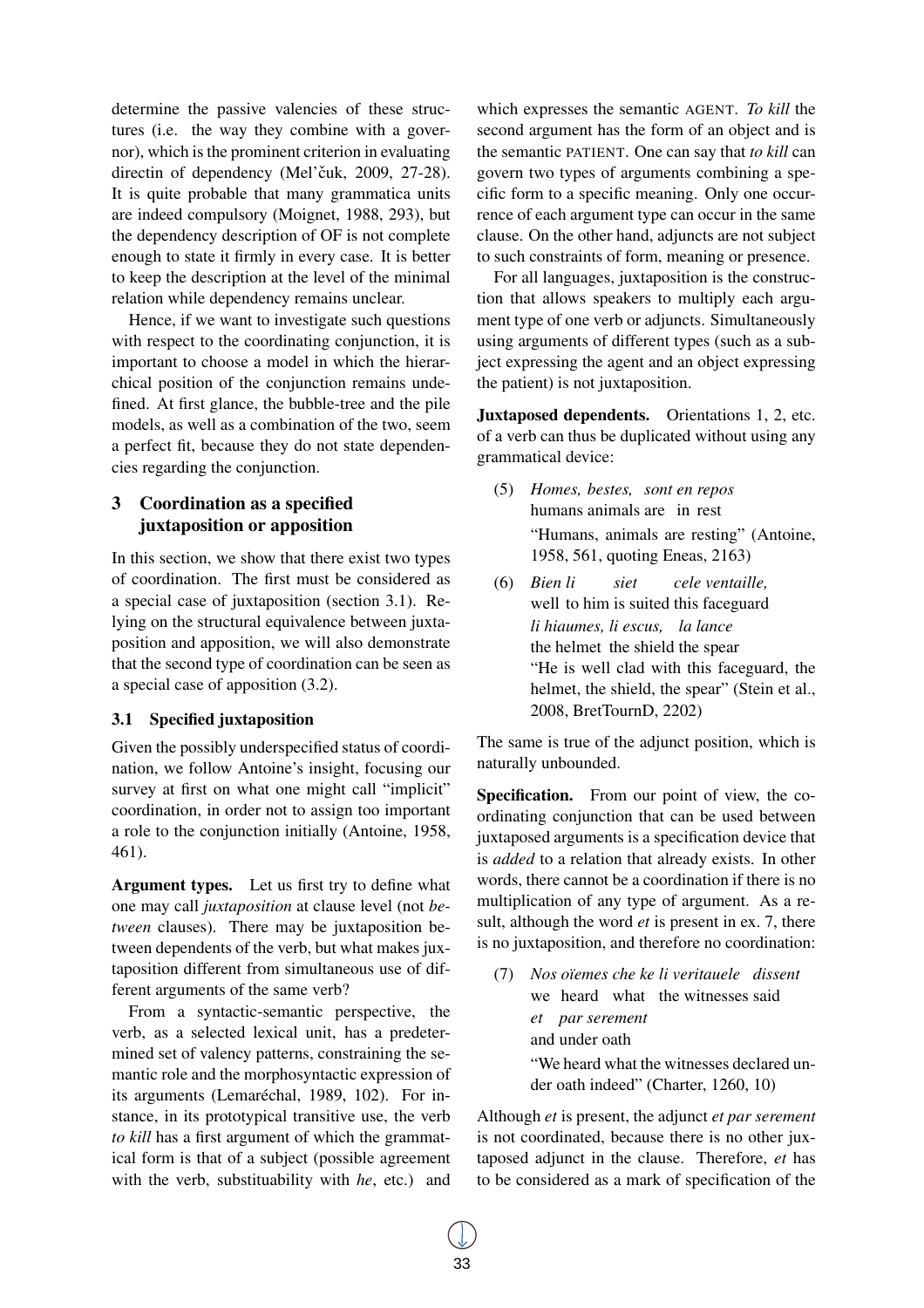relation bounding the adjunct to its verbal governor *dissent* (we will not elaborate on the structural position of the preposition *par* here). From a semantic perspective, the word *et* adds emphasis to the adjunct.

If the coordinating conjunction is a specification mark that combines with an *already existing* relation, the conjunction cannot be the governor of the second conjunct, nor can it be a third co-head in a common bubble. If the coordinating conjunction is secondary, Mel'čuk's description presented in 1.2 does not hold for OF.

Moreover, following Mel'čuk's definition of dependency if the conjunction forms a phrase with the second conjunct and is directly linked in a dependency relation with the first one, it should be described as the governor of the second conjunct (Mel'čuk, 2009, 26-27), which cannot be the case. Therefore, there is no dependency relation between the first conjunct and the conjunction, which *must* be described as a dependent of the conjunct following it.

In other words, we also reject the classical assumption that juxtaposition is a coordination from which the conjunction has been deleted (Tesnière, 1965, ch. 137, § 1). This is a matter of *frequency*, rather than of grammatical organisation: specification is more frequent, but it does not mean that it is more basic from a structural point of view. Fig. 9 shows our simplified analysis of ex. 8.

(8) *Prenez mon escu et ma lance*

"Take my shield and my spear" (Defourques and Muret, 1947, Béroul, v. 3586)



Figure 9: Juxtaposition specification

The coordination relation takes the form of a bubble and the conjunction depends on the second conjunct. The juxtaposition has duplicated the object-PATIENT argument of the verb without changing its valency. Note that the model is not exactly a bubble tree, because dependency relations cannot normally cross the border of a bubble, but the main idea of coordination being an orthogonal relation between (groups of) dependents is inherited from this model.

Such model integrates seamlessly polysyndeton (ex. 9):

| $(9)$ li | baisse et le bouche                     |
|----------|-----------------------------------------|
|          | to him DATIVE kisses and the mouth OBJ  |
|          | et le nes                               |
|          | and the nose OBJ                        |
|          | "He kisses him on the mouth and on the  |
|          | nose" (Stein et al., 2008, ElieB, 2599) |

Here, the first coordinating conjunction depends on the first conjunct, as shown in fig. 10.



Figure 10: Representation of polysyndeton

Indeed, there are many simple examples of the specified construction in OF. According to our knowledge of this language, and to the texts we have read so far, we have found that juxtaposition is very often specified in the case of a coordination of genuine arguments (which excludes coordination of adjuncts). We believe that in the written language underspecification tends to become rarer over time (a diachronic survey would be necessary). Note that adjuncts are obviously not subject to this emerging constraint.

#### 3.2 Specified apposition

We claim that coordination can also be a specified case of apposition, which is a property of OF but not modern French – Bilger (1999, 263-264), among others, gives no example of specified apposition.

Comparing apposition and juxtaposition. Intuitively, appositions are generally described as simultaneous expressions of the same object; e.g.:

(10) *Li enemy,* the enemy warriors the opponents then *li aduersaire dunc se desrengent* are restless "Then, the foes are restless" (Stein et al., 2008, EdmK, 2065)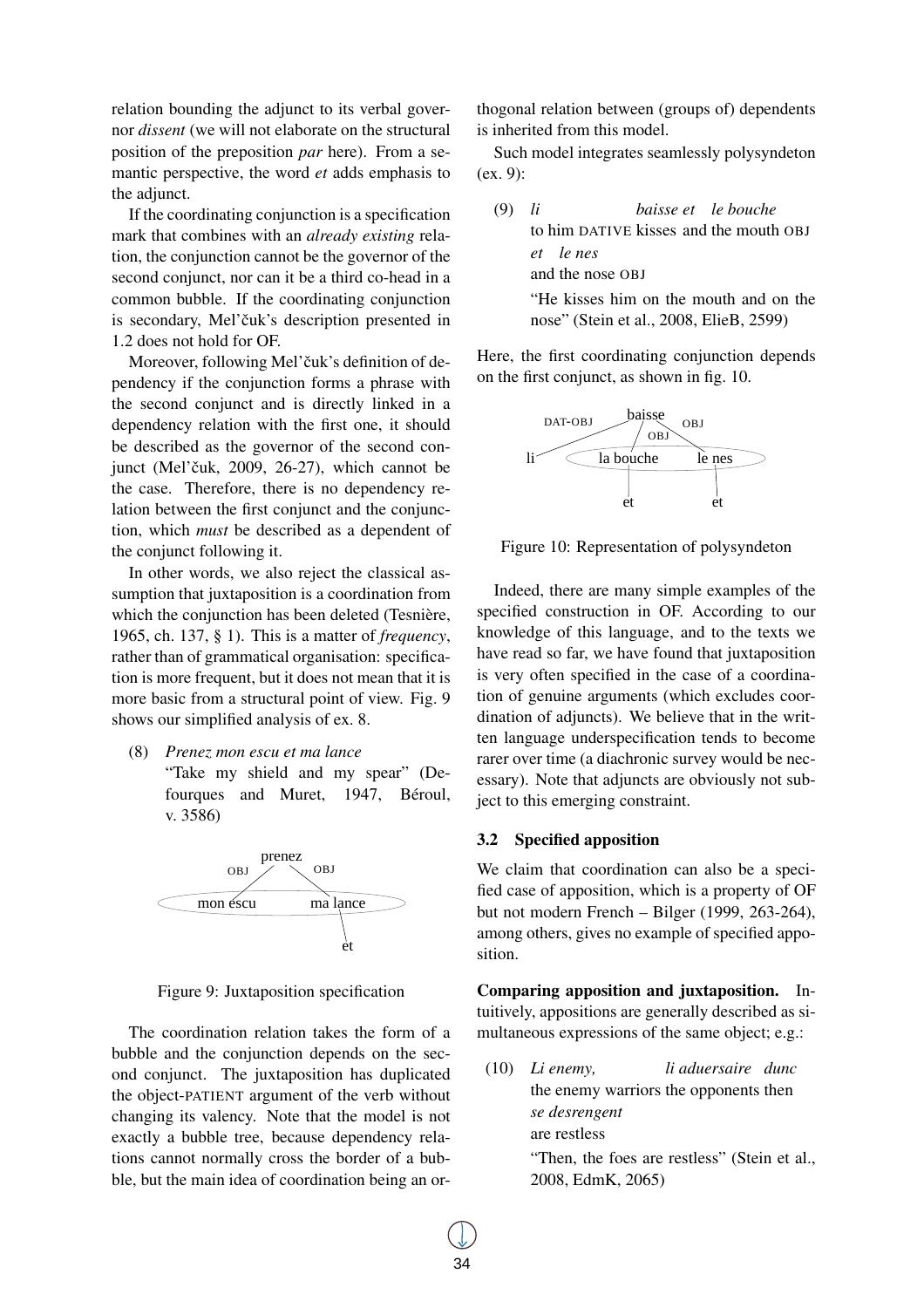- (11) *Tu vouloies ceste angoisse, ceste dolor,* You wanted this anguish this pain *ceste painne pour nostre amor [. . . ]* this mourning for the love of us "You wanted to experience this pain for our sake" (Stein et al., 2008, PassJonglGP, 497)
- (12) *Adont m'* Then me OBJ will have you retained *arés vous retenu a vostre ami, a vostre dru* as your lover as your lover "Then, you will hold on to me as your lover" (Stein et al., 2008, JacAmArtK, 1972)

Tesnière has the following insight:

The form of the junction line is identical to the form of the apposition line, since both are horizontal (Tesnière, 1965, ch. 136, § 5, our translation)

But he argues (Tesnière, 1965, ch. 69, §§ 5-6 and ch. 139, § 6) that the apposed node, even if it is bound by an horizontal line, remains dependent upon the node to which it is apposed (the relation that unites them is a *connexion*). Underlying his argumentation is the assumption that apposition is not a clause-level relation: apposed nouns are governed by a node that may be an argumental dependent. This may be true, but there is a major difficulty in determining what is apposed to what. Moreover, apposed dependents of the verb share the same constraints bound to their function (e.g. the use of the preposition *a* in ex. 12).

It is often not possible to decide which apposed word would be the governor in an apposition relation. As they share the same argument type, apposed words have the same passive valency, and therefore would trigger the same agreement in the same context. From a semantic point of view, they are lexical synonyms (*enemy*/*adversaire* in ex. 10 or *ami*/*dru* in ex. 12) or they refer to the same object or fact (*angoisse*/*dolor*/*paine* in ex. 11). The hierarchy remains undefined.

The difference between argumental apposition and juxtaposition is only semantic – the fact has been highlighted by Blanche-Benveniste and Caddéo (2000) for spoken modern French, and by Touratier (2005, 290) in a constituent-based approach – as it is a case of *coreference* (Hudson, 2010, 229-232). Where several dependents refer to the same object, they are said to be coreferent. For instance, a noun and the pronoun replacing it are coreferent. Coreference is a major semantic characteristic of apposition, distinguishing it from juxtaposition: apposed nouns share the same *designatum*. Note that subject/verb agreement cannot be considered as a reliable grammatical mark of the difference between apposition and juxtaposition (Foulet, 1968, 201-202).

Specification. The apposition relation can be specified by the use of a coordinating conjunction, as seen in ex. 1, and in the following excerpt.

(13) *Poor en ont tuit et esfroi* Fear of it have all and fright "They are all afraid of it" (Defourques and Muret, 1947, Béroul, 1722)

Since we consider juxtaposition and apposition to be syntactically equivalent, our analysis of *paier cel pris et celle summe* is shown in fig. 11, where the dashed line represents the coreference relation.



Figure 11: Specified apposition

Contrary to juxtaposition, we suggest (again, this should be verified), underspecification has generalised in apposition over time. Note that modern French can still specify appositions when they are not directly dependent on the verb. Thus, 14 is grammatical (the unique determiner implies that there is only one noun phrase), but 15 is not:

- (14) Je vois ma chère et tendre "I see my dear and sweet"
- (15) \*\*Je vois ma chère et ma tendre

#### 3.3 Conclusion

As far as verbal dependents of OF are concerned, coordination is a form of juxtaposition or apposition that is specified by the use of a coordinating conjunction. The fact that apposition can be specified in the same manner as juxtaposition is a property of OF that has not survived into modern French.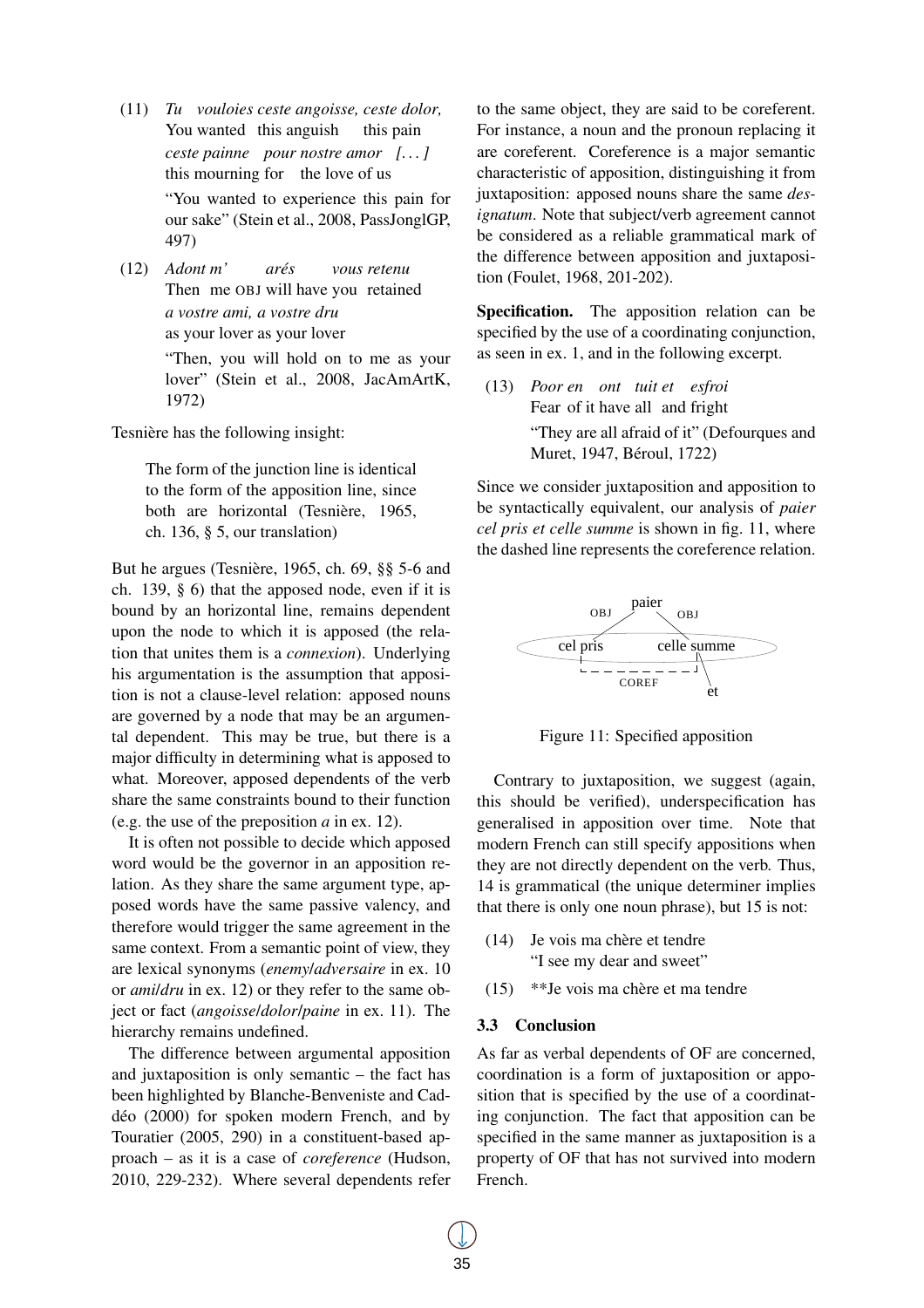Since both constructions occur without this specification, the coordinating conjunction has to be described as a dependent of the conjunct following it. Of course, this position of the conjunction should be reserved to languages where its presence is not compulsory: where the conjunction is mandatory, it has the position of a governor. However, according to Caterina Mauri (2008, 60), juxtaposition without specification is always possible at clause level, in all languages she has investigated:

Asyndetic constructions consist of the simple juxtaposition of the two SoAs [i.e.: 'states of affairs', "hyperonym for the words 'situation', 'event', 'process' and 'action'" (Mauri, 2008, 32)], and the specific coordination relation existing between them is inferred from the context of communication and from their semantic properties. Asyndesis is always possible and occurs in every language as a more or less stylistically marked strategy.

It means that the dependent position of the conjunction can be generalised in the case of juxtaposition.

### Acknowledgements

We would like to thank Thomas M. Rainsford, Julie Glikman, Brigitte Antoine, Sylvain Kahane and Lene Schøsler for proofreading and content suggestions.

### References

- Gérald Antoine. 1958. *La coordination en français. Tome I*. D'Artrey, Paris.
- Gérald Antoine. 1962. *La coordination en français. Tome II*. D'Artrey, Paris.
- Mireille Bilger. 1999. Coordination: analyses syntaxiques et annotations. *Recherches sur le français parlé*, 15:255–272.
- Claire Blanche-Benveniste and Sandrine Caddéo. 2000. Préliminaires à une étude de l'apposition dans la langue parlée. *Langue française*, 125(1):60–70.
- Claire Blanche-Benveniste and Colette Jeanjean. 1987. *Le français parlé. Transcription et édition*. Didier érudition, Paris.
- Claude Buridant. 1977. Problèmes méthodologiques dans l'étude des traductions du latin au français au XII<sup>e</sup> siècle: le domaine lexical. Les couples de synonymes dans l'histoire de France en français de Charlemagne à Philippe-Auguste. In Danielle Buschinger, editor, *Linguistique et philologie: Application aux textes médiévaux. Actes du colloque des 29 et 30 avril 1977*, Champion, Paris. 293–324.
- Claude Buridant. 1980. Les binômes synonymiques. Esquisse d'une histoire des couples de synonymes du moyen âge au XVII<sup>e</sup> siècle. *Bulletin du centre d'analyse du discours*, 4:5–79.
- Claude Buridant. 2000. *Grammaire nouvelle de l'ancien français*. Sedes, Paris.
- Charter. 1252. *1st of March 1252*. Archives de l'État à Liège (Belgium), couvent de Robermont.
- Charter. 1260. *9th of May 1260*. Archives de l'État à Liège (Belgium), couvent du Val-Benoît.
- Charter. 1278. *1st of August 1278*. Archives de l'État à Liège (Belgium), collégiale Saint-Denis.
- L. M. Defourques and E. Muret, editors. 1947. *Béroul. Le roman de Tristan. Poème du XII<sup>e</sup> siècle*. Number 12 in CFMA, Paris, Champion, 4th edition.
- Lucien Foulet. 1968. *Petite syntaxe de l'ancien français*, Paris, Champion, 3rd edition.
- Paul Garde. 1981. Des parties du discours, notamment en russe. *Bulletin de la Société de Linguistique de Paris*, 76(1):155–189.
- Julie Glikman. 2009. *Parataxe et Subordination en Ancien Français. Système syntaxique, variantes et variation*. Université Paris Ouest Nanterre La Défense and Universität Potsdam. Thèse de doctorat.
- Richard Hudson. 2010. *An introduction to word grammar*. Cambridge Textbooks in Linguistics. Cambridge University Press, Cambridge.
- Sylvain Kahane and Kim Gerdes. 2009. Speaking in piles. Paradigmatic annotation of a French spoken corpus. In *Proceedings of Corpus Linguistics Conference 2009, Liverpool*, 16 pages.
- Sylvain Kahane. 1997. Bubble trees and syntactic representations. In T. Becker and H.-U. Krieger, editors, *Proceedings of the 5th meeting of Mathematics of Language (MOL 5), Saarbrücken*, 70–76.
- Sylvain Kahane. forthcoming. De l'analyse en grille à la modélisation des entassements. In Sandrine Caddéo, Roubaud Marie-Noëlle, Magali Rouquier, and Frédéric Sabio, editors, *Hommage à Claire Blanche-Benveniste*. Aix-en-Provence, Publications de l'Université de Provence.
- Alain Lemaréchal. 1989. *Les parties du discours. Sémantique et syntaxe*. Linguistique nouvelle. Presses Universitaires de France, Paris.